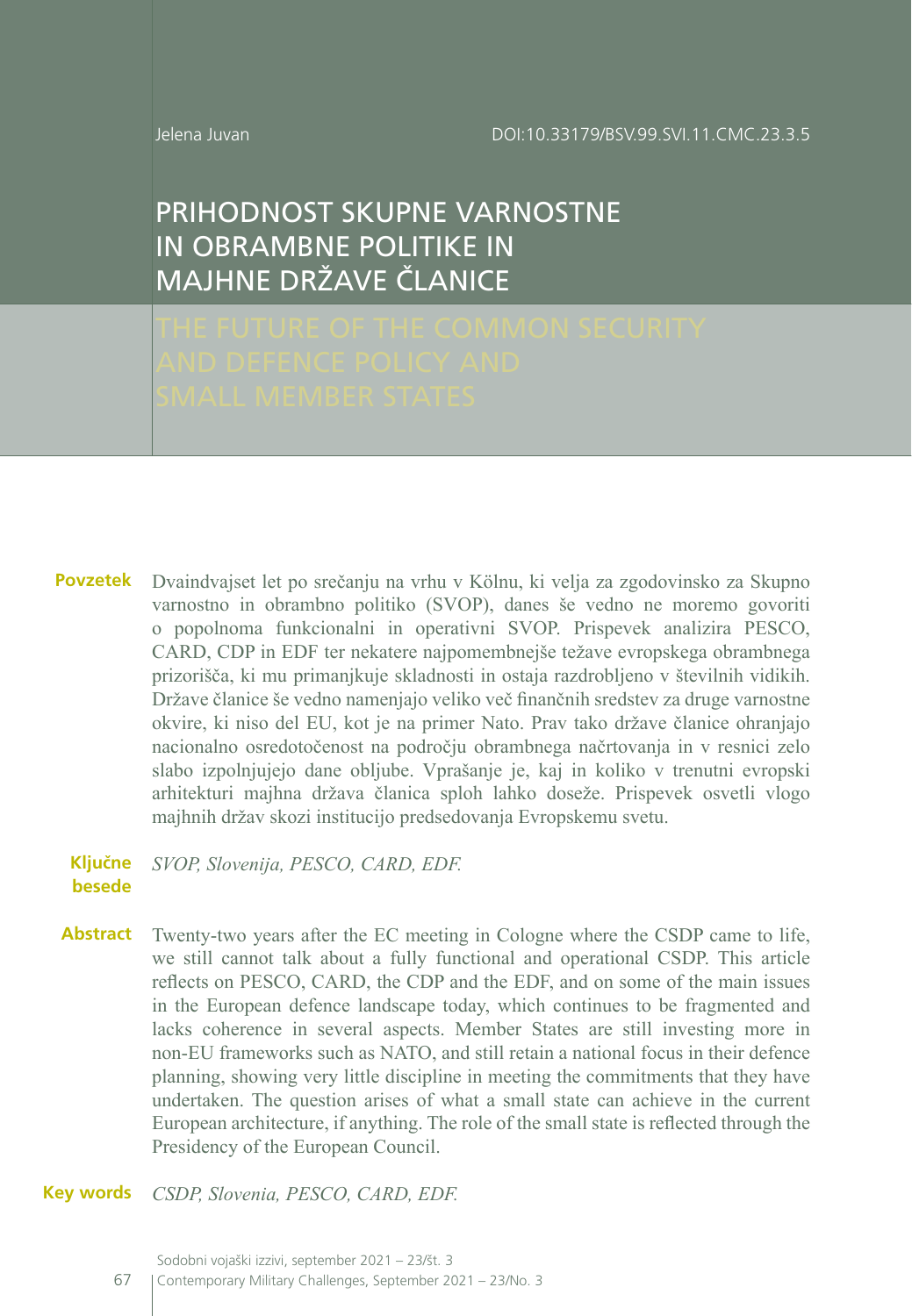Over six-plus decades<sup>1</sup>, the trend of improving cooperation between European countries in the field of defence has been slow but mostly positive. There have been several moments in the »life« of the EU Common Security and Defence Policy (CSDP) which can be identified as crucial, and which have accelerated European states' desire and need for stronger defence and military cooperation. Serrano (2020, p 16) mentions two main development stages in the life of the CSDP: »the birth and initial steps of the ESDP, as it was called prior to the Lisbon Treaty from 1999 to 2003; and its adolescence and adulthood, as the CSDP from 2016 to date. The 2003 European Security Strategy crowns the first phase, and the 2016 Global Strategy marks the beginning of the second phase«. As also noted by Culetto and Himelrajh (2018, p 15) the 15 years after 1991 showed very slow progress in the area of common defence. »Perhaps the most important event was the Saint-Malo summit between Tony Blair<sup>2</sup> and Jacques Chirac<sup>3</sup> in December 1998« (Ibid.), which paved the way for the creation of the CSDP at the European Council meeting in Cologne in June 1999. However, for many years to follow, the CDSP remained very far from being functional and operational. Moving on 22 years from the Cologne meeting, we are still asking ourselves whether the CSDP can be considered functional and operational, especially considering the new threats to European security which have emerged during the last decade(s) and how (if at all) a CSDP framework could effectively offer answers and solutions to them. *»When the CSDP is weighed against the Trump presidency, the rise of China and a crumbling multilateral order, it cannot help but disappoint*« (Fiott, 2020c, p 10). **Introduction**

> The main issue of the European defence landscape today is that it still continues to be fragmented and lacks coherence in several aspects. »Existing capabilities are characterised by a very high diversity of types in major equipment and different levels of modernisation and of interoperability, including logistic systems and supply chains« (CARD Report, 2020). As noted by Fiott (2020b), over the past 20 years European governments have collectively invested more in non-EU frameworks such as NATO or in bilateral and mini-lateral endeavours, rather than engage in defence cooperation with other EU Member States through the CSDP. »Conversely, the CSDP may have been overtaken by the geopolitical realities that have developed over the past two decades« (Fiott, 2020b, p 4). The EU, its Member States and its institutions have been trying to make European defence more unified, with several initiatives which have followed the Lisbon Treaty. This article reflects and analyzes the new initiatives taken on since 2016, when the new EU Global Strategy was adopted. In the second part the article analyzes the role of small Member States, especially through the institute of the Presidency of the Council of the EU, with Slovenia starting its Presidency on July 1st 2021.

<sup>&</sup>lt;sup>1</sup> The historical development of the different initiatives in the period following WWII which led to the CSDP as it *exists today is not the subject of this paper. The paper focuses on the CSDP in the time period after the Lisbon Treaty.*

*<sup>2</sup> The UK Prime Minister.*

*<sup>3</sup> The French President.*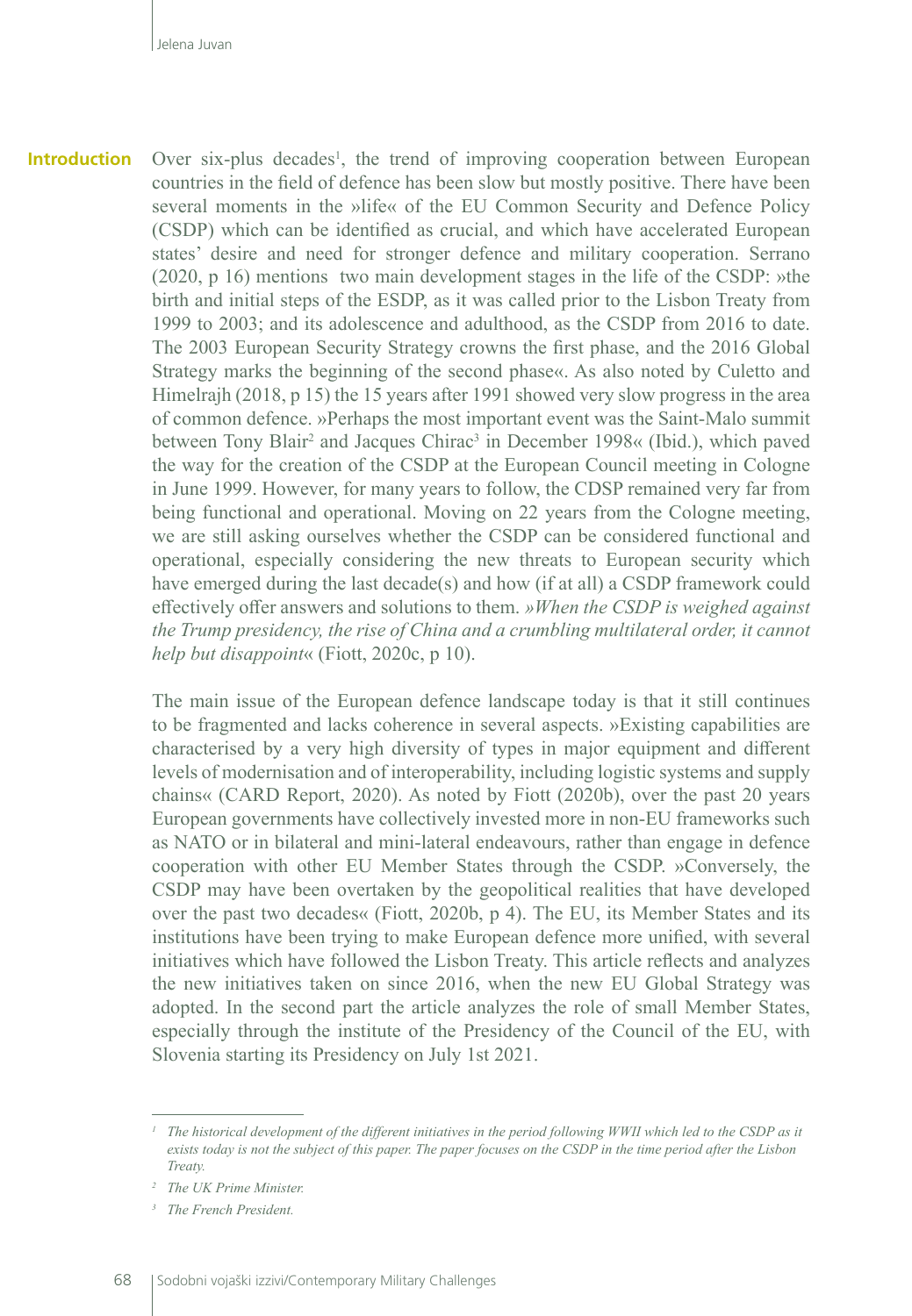## **1 THE COMMON SECURITY AND DEFENCE POLICY AFTER 2016**

Since 2016, the EU has developed several new initiatives on security and defence. The Coordinated Annual Review on Defence (CARD), the European Defence Fund (EDF), Permanent Structured Cooperation (PESCO), and the latest Strategic Compass are frameworks and incentives that were designed to progressively overcome the failures of the past. Although not new, the Capability Development Plan (CDP) must also be mentioned. All these initiatives are strongly interlinked: the CDP identifies the capability priorities Member States should focus their common efforts on; CARD provides an overview of existing capabilities in Europe and identifies opportunities for cooperation; PESCO offers options on how to develop prioritized capabilities in a collaborative manner; and the EDF provides EU funding to support the implementation of cooperative defence projects, with a bonus for the PESCO project (EDA, 2018).

Previous initiatives have certainly led to greater interaction between Member States with regard to cooperation; however, the main issues of de-fragmentation and operational commitment still remain (see also CARD Report, 2020). National defence interests and related approaches continue to prevail, and financial and other allocations made by Member States to their already launched national programmes do not leave much room for manoeuvre for collaborative defence spending in the near future.

## **1.1 Capability Development Process (CDP)**

Although the CDP is not a novel process, it deserves to be mentioned as one of the crucial ones. The CDP was jointly developed by the European Defence Agency and the EU Military Staff in 2008 and updated in 2010, with revisions occurring in 2014 and 2018. »The CDP is both a document and a process that clarifies existing capability shortfalls, plans for future technology trends, explores avenues for European cooperation and details lessons learned from the EU's military missions and operations« (Fiott, 2018, p 2). According to Fiott (Ibid.), the CDP might be seen as the glue that could enhance the coherence between the CARD, the EDF and PESCO. »The CDP is more than just a document because it sits at the intersection of the fundamental challenge of defence capability development« (Ibid.).

The most tangible output of the 2018 CDP revision was the eleven<sup>4</sup> new EU Capability Development Priorities, developed together with the Member States. The CDP should be seen as a vital element of the EU's broader defence policies because of the important role it plays in arbitrating between short-term capability requirements and longer-term capability and technology needs. »The challenge facing the EU today is one that involves having to fill a multitude of capability shortfalls in the short term,

*<sup>4</sup> »Out of the 11 priorities, three are related to the Command, Control and Information/Cyber domain, two to land capabilities and logistics, two to the maritime domain, and three are dedicated to the air domain. One priority deals with cross-domain capabilities contributing to achieve the EU Level of Ambition. There is no ranking between the priorities« (EDA 2018, p 4).*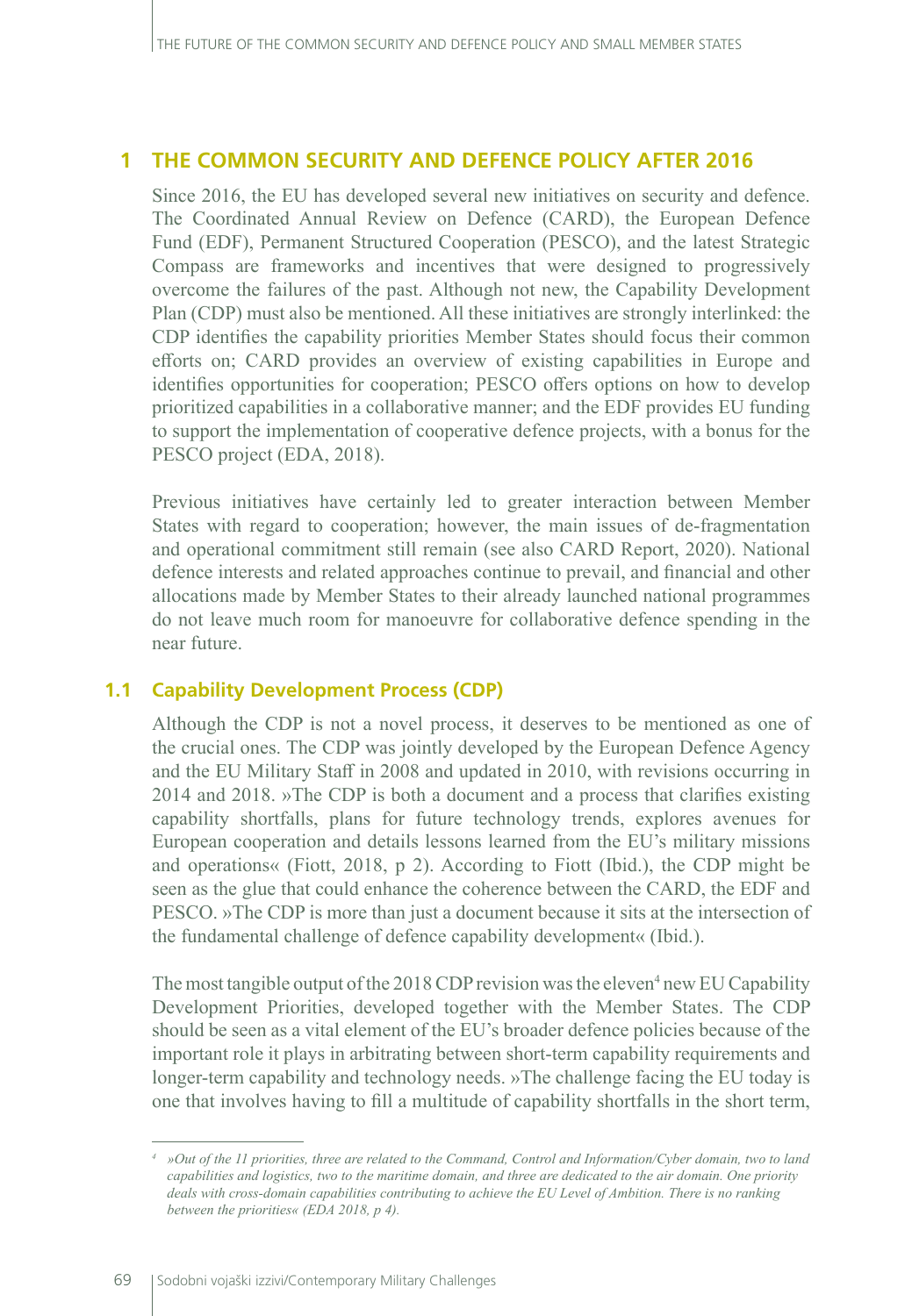while also thinking about what future capabilities and technologies the EU Member States should invest in« (Fiott, 2018, p 8).

## **1.2 CARD**

The main aim of CARD is to provide a picture of the existing defence capability landscape in Europe, and to identify potential areas of cooperation. CARD was eventually approved by the EU Council in May 2017. The first full CARD cycle was launched in autumn 2019 and completed in November 2020, and has identified a total of 55 collaborative opportunities throughout the whole capability spectrum, considered to be the most promising, the most needed or the most pressing, including in terms of operational value<sup>5</sup> (CARD Report, 2020). In order to overcome the current issues of the de-fragmentation of the European defence landscape, the conclusions of the first full CARD cycle suggest more coordinated and continuous efforts by the participating Member States over a long period of time in three major areas which are interlinked: defence spending, defence planning, and defence cooperation (CARD Report, 2020).

The first full cycle of CARD should help to identify capability development opportunities that could be initiated through either PESCO, the EDF or both mechanisms. »Time will tell whether there is a greater appetite for European defence collaboration, however« (Fiott at al., 2020, p 242).

### **1.3 PESCO**

Almost four years<sup>6</sup> have passed since the establishment of PESCO, and as stated by Biscop (2020, p 4), PESCO is a capability development process, which is necessarily a slow process. We cannot, therefore, expect any revolutionary breakthroughs after only four years, but »one can assess whether decisions have been made and steps taken that will produce major effect in due time« (Ibid.). In order to evaluate progress, the first PESCO Strategic Review was carried out in 20207 . Forty-seven collaborative projects have been launched, with twelve of them already delivering concrete results or reaching their initial operational capability (Council of European Union 2020, p 3).

The coherence between PESCO, CARD and the EDF promotes a better use of scarce resources by increasing the joint development of the capabilities required for Europe's security. With the first strategic review PESCO's participating Member States have agreed that the binding commitments they mutually agreed upon »have

*<sup>5</sup> The Member States are recommended to concentrate their efforts on the following six specific 'focus areas': Main Battle Tanks (MBT); Soldier Systems; Patrol Class Surface Ships; Counter Unmanned Aerial Systems (Counter-UAS); Defence applications in Space and Military Mobility (CARD, Report 2020).* 

*<sup>6</sup> PESCO was established in December 2017.*

*<sup>7</sup> On 20th November 2020, the European Council approved the first PESCO Strategic Review (PSR), an assessment of the first initial phase (2018-2020) of PESCO, and guidelines for its second initial phase, commencing in 2021 and lasting until 2025.*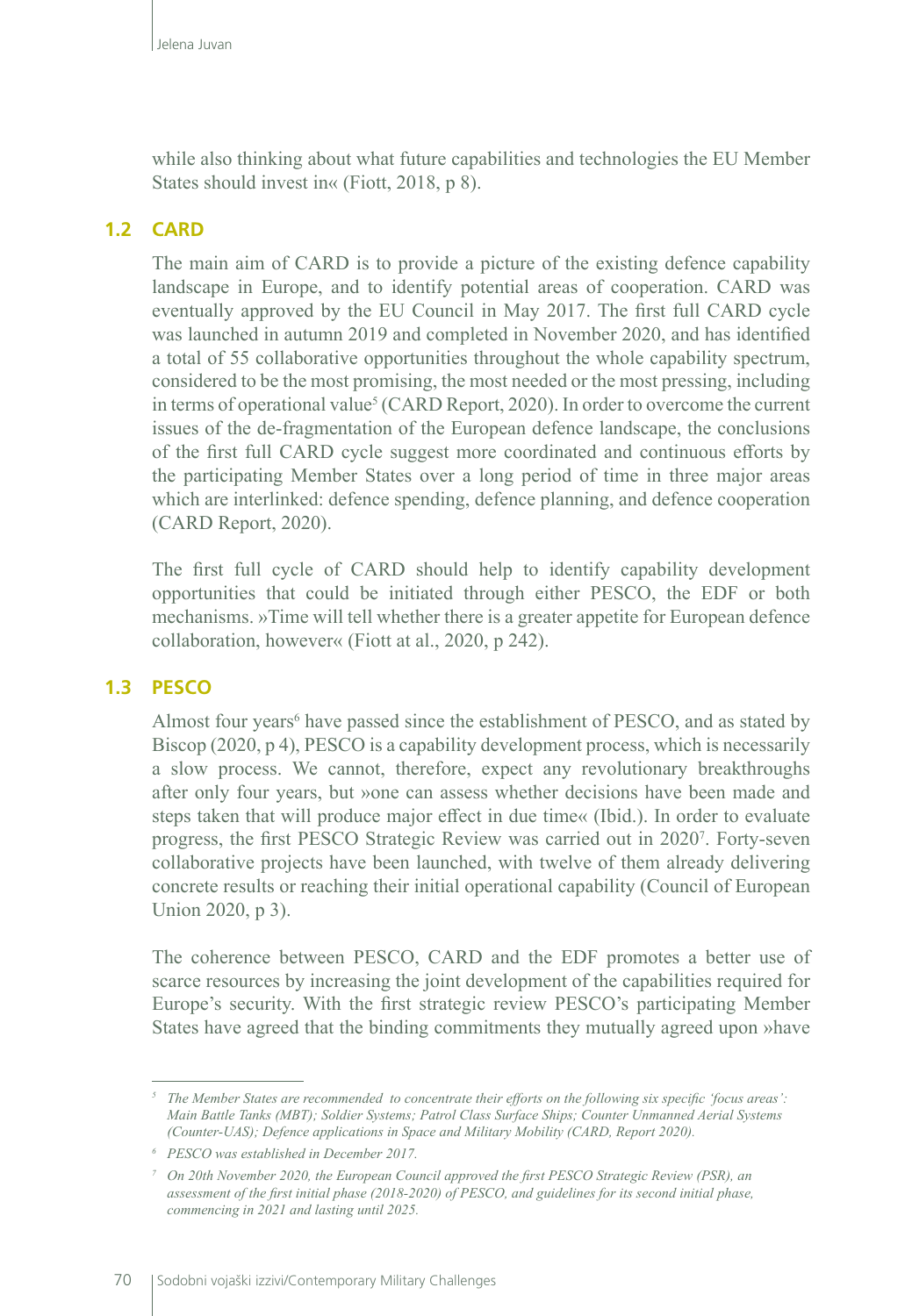proven to present a solid guideline in ensuring consistent implementation of PESCO and must therefore not be changed in the context of the current PESCO Strategic Review« (Council of the European Union, 2020a, p 4). Although it may seem that only four years after its launch PESCO is a successful story, a more critical view is required. The annual report also noted that participating Member States still need to do much more on strengthening collaborative defence capability development and ensuring the availability and deployability of forces for CSDP missions and operations (Fiott at al., 2020).

Biscop (2020) has identified three major reasons why PESCO does not work as planned and will probably not give the results that were expected at the launch of this initiative in 2017. Firstly, one of the main issues with PESCO is that participating Member States have given PESCO a very broad scope. »It addresses the whole of the participating Member States' armed forces, rather than just the elements that they have declared theoretically available for the CSDP«. We can also note a more pragmatic approach, with many participating Member States seeing PESCO as an instrument to achieve both EU and NATO capability targets. As Biscop (2020) states, some of the PESCO projects would have happened anyway, but by putting it under the PESCO framework participating Member States can count on co-funding from the Commission's EDF. What is more worrying and may self-destruct the whole initiative is the fact that »this list of projects does not effectively address the priority capability shortfalls that the participating Member States have commonly identified« (Biscop, 2020, p 5).

Secondly, PESCO needs clearly defined goals and desired capabilities. Formally, the Headline Goal<sup>8</sup> remains the basis for much of the EU's capability development efforts. However, there are two problems with the Headline Goal: it is no longer sufficient, and Member States simply ignore it (Biscop, 2020, p 6).

The third cause as named by Biscop (Ibid) is »a culture of non-compliance«. Member States overwhelmingly retain a national focus in their defence planning, and show very little discipline in meeting the commitments that they have undertaken. The question of how many Member States really intended to meet the commitments when they signed up for PESCO must be asked. In some countries, the defence establishment surely saw in PESCO a useful tool to impress the importance of a serious defence effort upon their national political authorities. Instead of using PESCO as an instrument to reach a common EU goal, Member States have instrumentalized it to further their own projects. »But many governments probably joined more out of fear of being left out than from a sincere desire to join in« (Biscop, 2020, p 7).

*<sup>8</sup> The 1999 Headline Goal set the quantitative level of ambition for the CSDP as a whole for the first time in the EU's history.*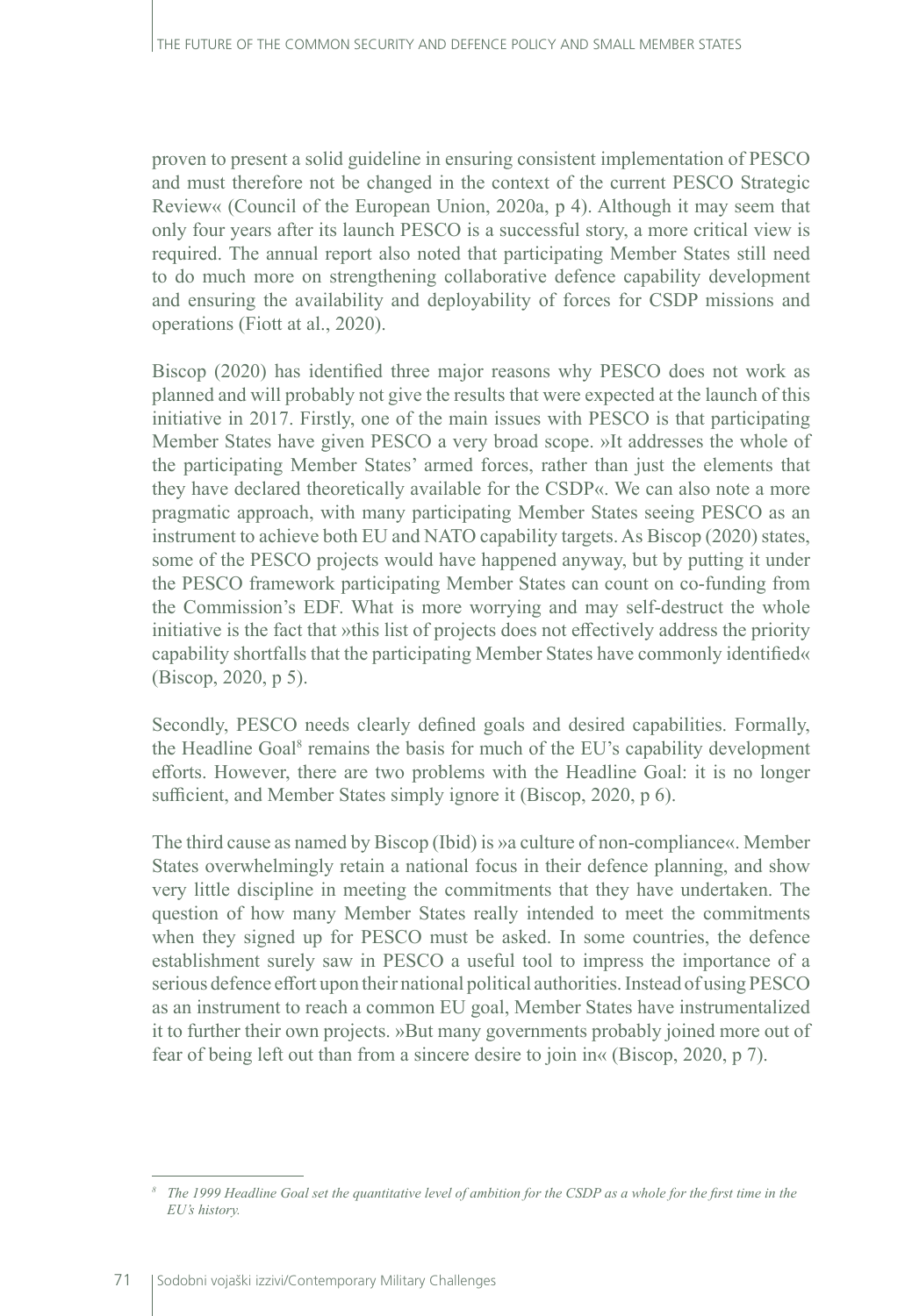## **1.4 A Strategic Compass for the Common Security and Defence Policy**

In late 2019 a new and, according to Biscop (2020), potentially promising debate began by a German proposal to provide the CSDP with political guidance. The Strategic Compass can be understood as an initiative stemming from shortcomings in the EU Global Strategy. The EU Strategic Compass will set out what the EU should be able to do and achieve in the area of crisis management and resilience in the next 5-10 years, and which capacities and partnerships (including EU-NATO) it will need. »There are questions about the EU's military level of ambition, especially in terms of what type of missions and operations the Union should be able to carry out« (EUISS, 2021a). Any operational commitments that may derive from the EU Strategic Compass will have implications for resources, command and control, and capabilities. The challenge for the Strategic Compass is also a need to assess what type of military contribution can be made to enhancing resilience and countering hybrid threats (Ibid.).

A lack of political visibility represents an additional challenge. EU security and defence initiatives can only be credibly implemented if they are reflected in national defence planning. »*Without national buy-in, it will be difficult to stimulate a culture of cooperation and common strategic perceptions in the EU. This is a major task for the Strategic Compass, as defence planning rests with the Member States* (EUISS, 2021b).

For now the focus of the Strategic Compass remains unclear. Through informal discussions, Member States have come to a consensus that the Compass should not affect the Global Strategy or lower the agreed level of ambition. During the German Presidency in the second half of 2020, Member States launched an assessment of the threats and challenges facing the EU. According to Fiott (2020a, p 1) the Strategic Compass could potentially provide long overdue politico-strategic guidance for EU security and defence, especially in an era when EU security is being eroded. What is crucial to emphasize is that the Compass will not fill capability shortfalls or enhance the EU's technological and operational readiness itself, but it could help to align the overall strategic guidance and capabilities. However, it is still too early to evaluate, and only time will tell whether the Strategic Compass has fulfilled its expectations.

### **1.5 THE EDF**

The EDF is designed to support EU collaboration in defence research and capability development by offering financial incentives for cooperation. The final decision on the setting up of the EDF was taken by the Council and the European Parliament in 2019/2020. The Fund began to function on 1 January 2021, with a total agreed budget of  $\epsilon$ 7.953 billion for the 2021-2027 period. »Roughly one third will finance competitive and collaborative defence research projects, in particular through grants, and two-thirds will complement Member States' investment by co-financing the costs for defence capabilities development following the research stage« (European Defence Fund).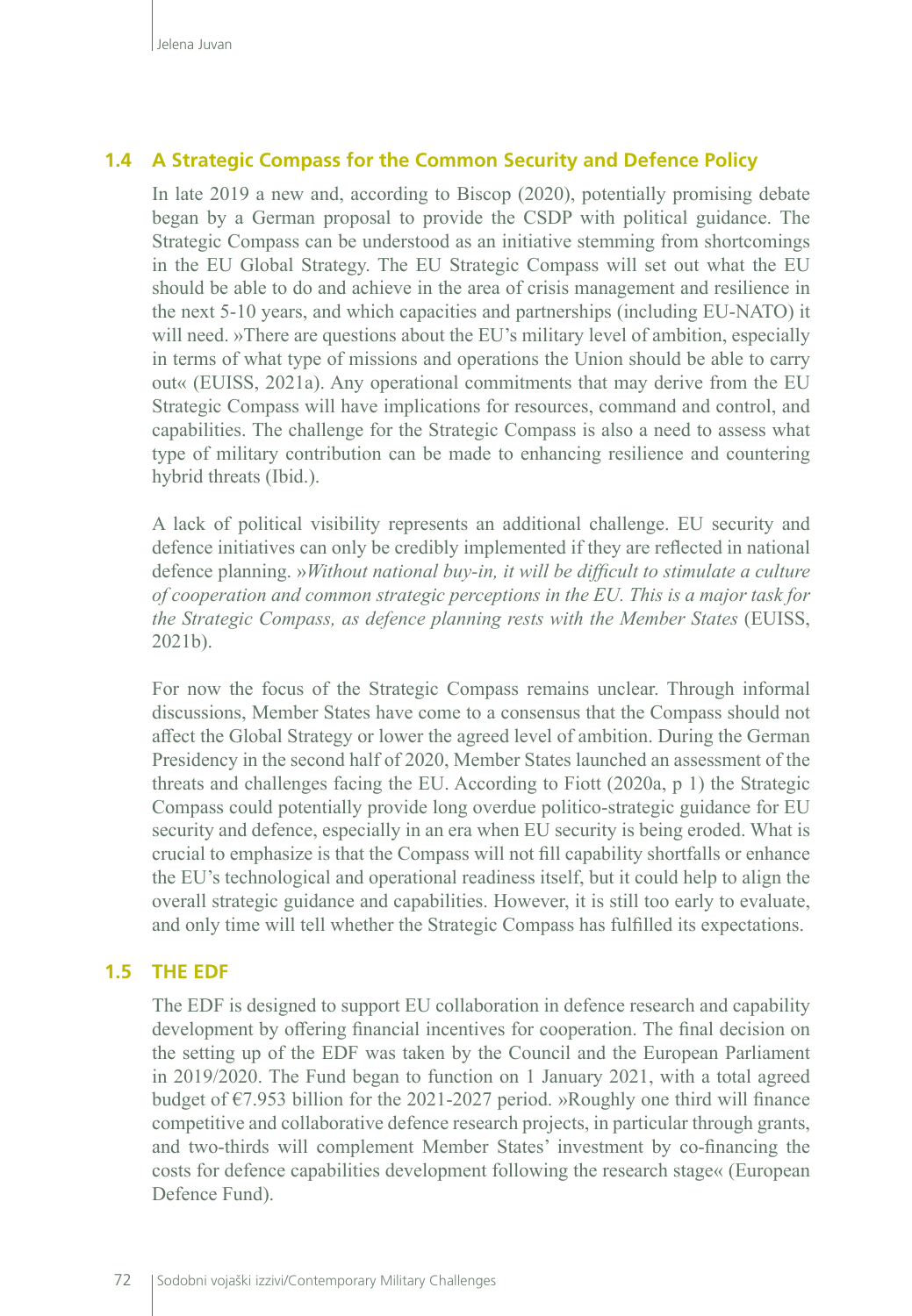## **2 THE COMMON SECURITY AND DEFENCE POLICY AND SMALL MEMBER STATES9**

The role and possible influence of small states $10$  in international politics and international relations have been frequent subjects of analysis in studies on international relations11. Small states' powers are limited and their economy and military capability do not match those of their larger neighbours, but small states enjoy certain advantages that increase their ability to influence international politics. »Small states can become much more than negligible actors if they actively pursue their agenda and consolidate all elements of their national power to achieve their desired objectives« (Urbelis, 2015, p 61). When you are a small state, it does not necessarily mean that you have no voice, or that you must remain passive in all matters of international relations.

Being a part of a larger alliance or a supranational institution is of great importance for small states. »Supranational institutions are considered a natural ally of small states both for ensuring their representation and for championing a common interest that often reflects the small states' priorities better than a compromise just among the major powers« (Weiss, 2020, p 2). According to Weiss (Ibid.) the literature has long recognized that international institutions in general, and supranational institutions in particular, allow small states to have a bigger impact on policy results, and has studied the means and channels they use. »More intergovernmental forms of cooperation, such as the CSDP, provide the small states with shelter as well, although the influence of the big states is much stronger« (Weiss, 2020, p 11).

According to Urbelis (2015, p 62), »Small states pursue active policies on internal NATO and EU matters«. An extremely successful example of small state policies is the NATO Baltic Air Policing mission in the Baltic States. From the beginning of the NATO air policing mission in 2004, the mission was considered to be of a temporary nature. Lithuania, Latvia and Estonia were not satisfied with this arrangement and they sought a permanent solution. »The Baltic states, with the assistance of the US and Denmark, persuaded other allies that NATO must agree to make temporary NATO air policing arrangement a more permanent one« (Urbelis, 2015, p 70). Actively pursuing their priorities is one of the most important rules for the success of small states. »Clearly defined and persistently sought priorities can lead to amazing results unless these priorities collide with a strong opposition by larger Allies« (Ibid.). However, prioritization remains crucial; small states, because of their limited resources, cannot fight for their interests on multiple fronts. Small states must choose wisely which battle to fight. If prioritization is the first rule of

*<sup>9</sup> Urbelis (2015) uses the term »small states« for all nations that spend less than 10 billion USD on defence.* 

*<sup>10</sup> De Wijk (in Urbelis 2015, p 62) emphasized that the main features of small states are easily recognized by their inability to maintain a full spectrum of military capabilities, and their limited abilities to project military power in distant regions of the world. Small states are dependent upon larger countries' military capabilities, as only they can provide the framework that small states can plug into with their available assets.*

*<sup>11</sup> Reiter et al. (in Urbelis 2015, p 61) and others have created a theoretical framework for the analysis of small states' behaviour and motivations within larger international formations.*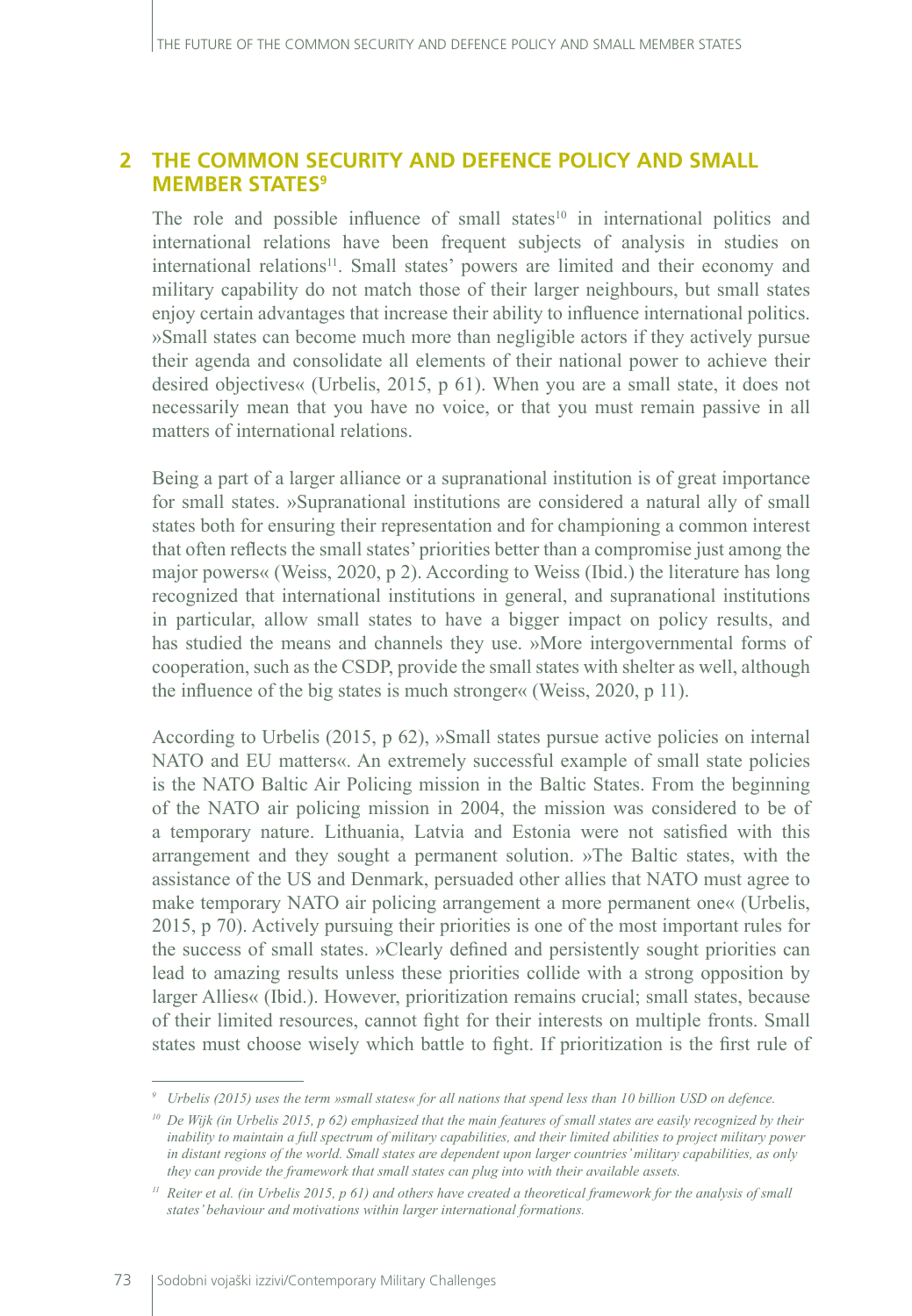success, then specialization is the second. »Specialization allows small countries to accumulate expertise in one or another particular area, thus achieving respect and importance while discussing those issues in NATO and the EU« (Urbelis, 2015, p 70).

An excellent opportunity for a small state to shape and influence EU (and CSDP) decisions is the Presidency of the Council of the EU. However, it is important to note that since the adoption of the Lisbon Treaty the role of the Presidency in the area of the CSDP has decreased. Urbelis (2015) analyzed Lithuania's Presidency in the second part of 2013. Based on several examples of Lithuania's influence during the Presidency (the EU's Eastern Partnerships<sup>12</sup>, Energy Security<sup>13</sup>, EU Battle Groups  $(EUBG))$ <sup>14</sup>, Urbelis concluded »that small states can have a role by taking the Presidency of the EU Council, but its possibilities to influence decision making are limited« (2015, p 77). Small states can quite easily introduce a topic onto the agenda, but when national interests come into play the role of the Presidency disappears. One very good example of Member States' national interests prevailing is the issue of the EUBG. The EU countries could not agree on the deployment option, and when actual crises hit there was no political will to use the EUBG. The discussion clearly showed that neither the Lithuanian Presidency nor the EEAS had the power to impose any decision upon the use of force to any EU Member State. When the time for real decisions came, sovereign nations followed their own national interests with little regard to the Presidency or the CSDP (Urbelis, 2015). The Presidency's powers are also limited in terms of influence on wider political debates such as the NATO-EU dialogue (Urbelis, 2015, p 77).

On 1 July 2021 Slovenia took over the Presidency, as the last country in the Germany-Portugal-Slovenia trio. The period of the trio's Presidency has been guided by an 18-month Programme of the Council (Council of the European Union, 2020b). Although 2020 and 2021 so far were strongly marked by the worldwide pandemic of Covid-19, this is not the subject of our analysis. However, it must be mentioned that the trio's Presidency programme strongly focuses on plans for recovery after the pandemic, making this also the priority for the period of Slovenia's Presidency. This chapter focuses on those goals of the Presidency directly dealing with strengthening the resilience of societies and the issues of the CSDP. »The Three Presidencies are determined to take full account of the challenges of the Covid-19 pandemic for

*<sup>12</sup> Eastern partnerships were one of the main priorities of the Lithuanian Presidency, including in the area of the CSDP. The Eastern partnership policy serves as a perfect example of how a small but active country can use existing circumstances, i.e. the Presidency of the Council, to push forward its agenda. Lithuania's partial success was supported by the fact that no major European power had big issues with moving forward with this agenda (Urbelis, 2015).*

*<sup>13</sup> Energy security was another priority of great importance to the Lithuanian Presidency, as a result of which energy security became a part of the CSDP routine, with most of the work done at the EDA, which received a wider role in looking at the defence aspect of the energy security debate (Urbelis, 2015).*

*<sup>14</sup> The future and relevance of the EUBG was discussed long before the Lithuanian Presidency. At political and expert levels the main issue with the EUBG was well known – the EUBGs had existed already for ten years; however, they had never been used (Urbelis, 2015).*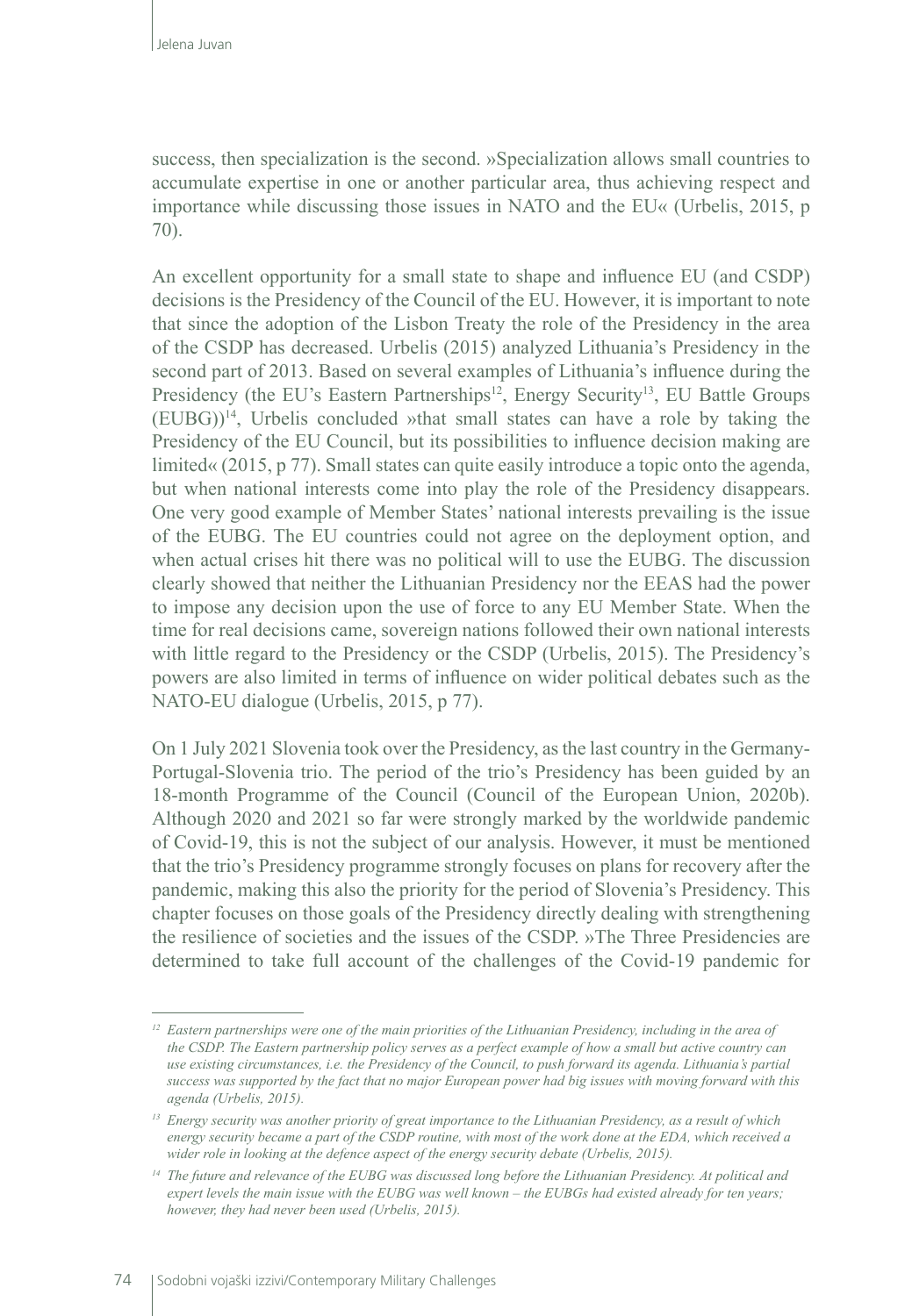the EU, also in the framework of European Civil protection./…./ the Presidencies will aim to further enhance the EU crisis response and strengthen the Union Civil Protection Mechanism, including further development of RescEU and other capacities…./« (Council of the European Union, 2020b, p 10). The trio also promised to take all possible steps to increase the EU's capacity to act decisively and in unity to effectively promote Europe's interests and values and to defend and shape a rulesbased international order. The trio also promised to enhance the EU's capabilities for emergency response, making it more effective in complex emergencies. The Covid-19 pandemic and other threats (cyber attacks; natural disasters, etc.) have unveiled several gaps in the EU's crisis and emergency response, while still having enough space for improvement.

With regard to the CSDP it is very promising that the trio are »strongly committed to enhance all aspects of the CSDP…« (Council of the European Union, 2020b, p 29). Special mention is given to the Strategic Compass and the importance of »shared threat analysis providing a basis for this strategic dialogue« (Council of the European Union, 2020b, p 30). The trio also emphasizes the importance of several new defence initiatives, including PESCO, CARD and the EDF. However, what the programme lacks is a clearer and stronger statement on enhancing the CDSP towards a more coherent and stronger European defence. In fact, the programme does not bring any groundbreaking CSDP issue to the European table, but only emphasizes and acknowledges the importance of the existing status.

With its slogan »Together. Resilient. Europe.«, Slovenia has decided to focus on four priorities during its Presidency: »to facilitate the EU's recovery and reinforce its resilience, to reflect on the future of Europe, to strengthen the rule of law and European values, and to increase security and stability in the European neighbourhood« (Slovenian Presidency of the Council of the European Union, 2021a). Slovenia will focus on strengthening capacities to successfully deal with pandemics and different forms of modern and complex security risks and threats, such as large-scale cyberattacks, and will also work to further strengthen and improve the effectiveness of the EU's response to large-scale natural and other disasters. Slovenia's programme evolves from the Trio Presidency programme as it gives support to the further development of the European Civil Protection Pool and rescEU capacities, as well as increasing the efficiency of operations, including transport and logistics capacities. Unfortunately, not much attention is given to the issues of defence and the CSDP. Not only that, but surprisingly there is no mention of PESCO, CARD or the EDF anywhere in the document. One would expect at least confirmation of Slovenia's position on following and fulfilling commitments given within PESCO. As Culetto and Himelrajh (2018, p 28) noted three years ago: »…the Slovenian Presidency of the EU in the second half of 2021 will be a great opportunity to advance PESCO«. Unfortunately, this does not seem to be the case so far, at least based on the political goals and statements written in the programme.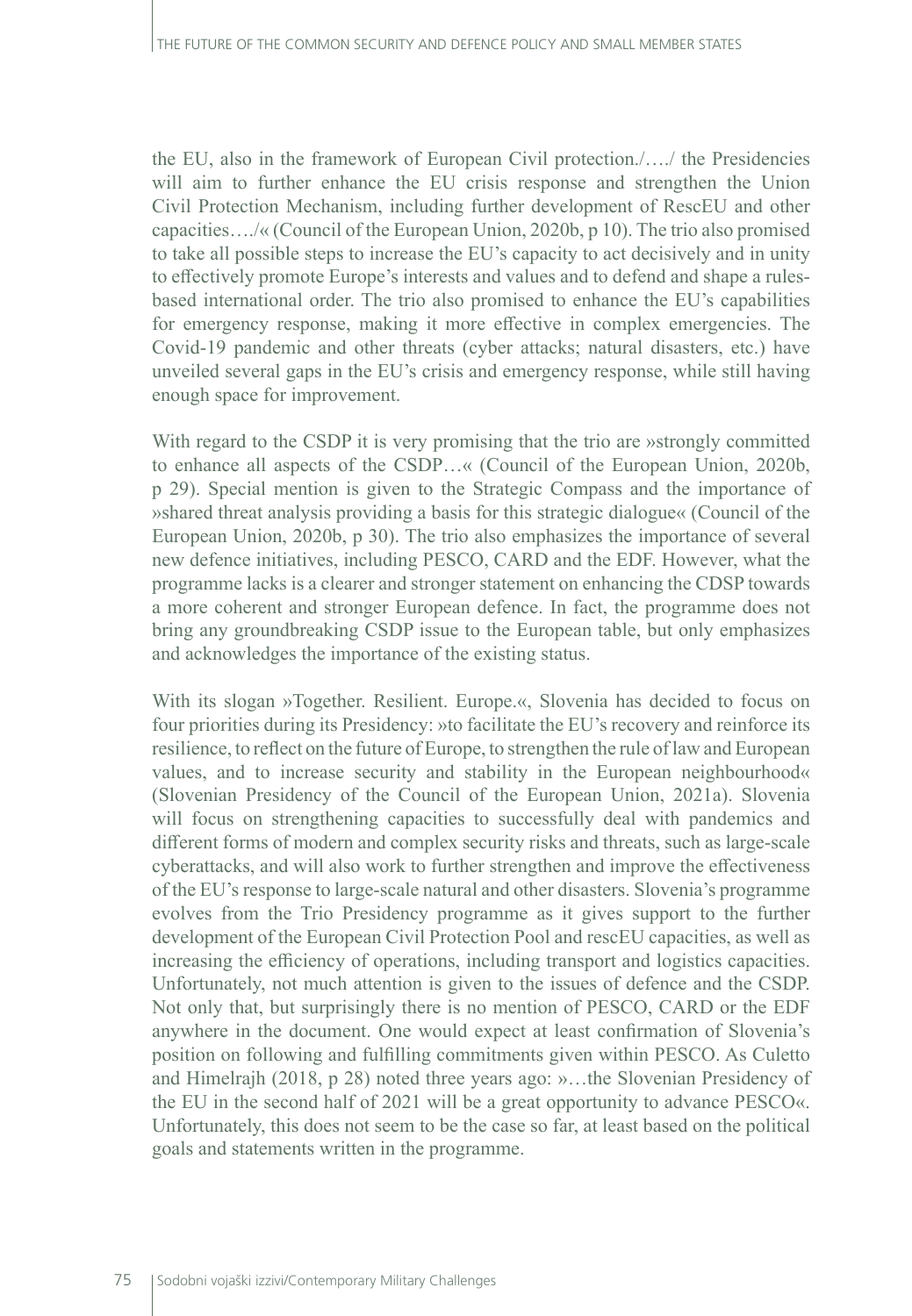**Conclusion** The CSDP still has many issues to be solved in order to become more coherent and effective. One of the main issues is certainly the prevailing national interests and the fact that Member States are still not willing to put the EU's interests before their own national interests. Until this obstacle is overcome, we cannot talk about a fully operational and effective CSDP. However, we must ask ourselves if this is possible at all. Maybe issues of security and defence are too strongly perceived as strictly national, and the whole idea of having a stronger, coherent and homogenous European defence is actually based on the wrong assumptions.

> Another important issue is the new and emerging threats which the EU cannot offer an appropriate response to through the CSDP framework, simply because the scope of the CDSP is limited due its nature and it was not, in the first place, intended to offer effective response to some types of new threats (e.g. cyber threats). The CDSP was not set up to deal with global geopolitical competition; however, we may all expect to see the EU securing its values and interests in a world where old partners and new powers cannot be trusted, and where life-long alliances are being broken. It is definitely a new global landscape in which the EU must reposition itself while considering the interests of all 27 Member States.

> The financial and other allocations made by Member States to their national programmes do not leave much space for manoeuvre in collaborative defence spending in the near future. This is specially the case with small(er) states with limited financial and military resources. Their first priorities are national interests, and when it comes to the EU's interests and capabilities, they simply cannot afford them. In this EU playing field, small states must position themselves, enforce their own interests, and find ways to effectively overcome their (small) size.

> Even in the case of small states, a desire to influence international relations and be an active (and not a passive) player is present. But a small state must know how »to pick their own battles« and not try to solve some over-ambitious issues, such as EU-Russia relations or the question of a European Army. Maybe this is the main reason that the programme for the Slovenian Presidency does not include any mention of the CSDP initiatives. Other, more achievable, goals have prevailed, offering at least a small possibility for success. The time for a more coherent and stable EU defence is yet to come.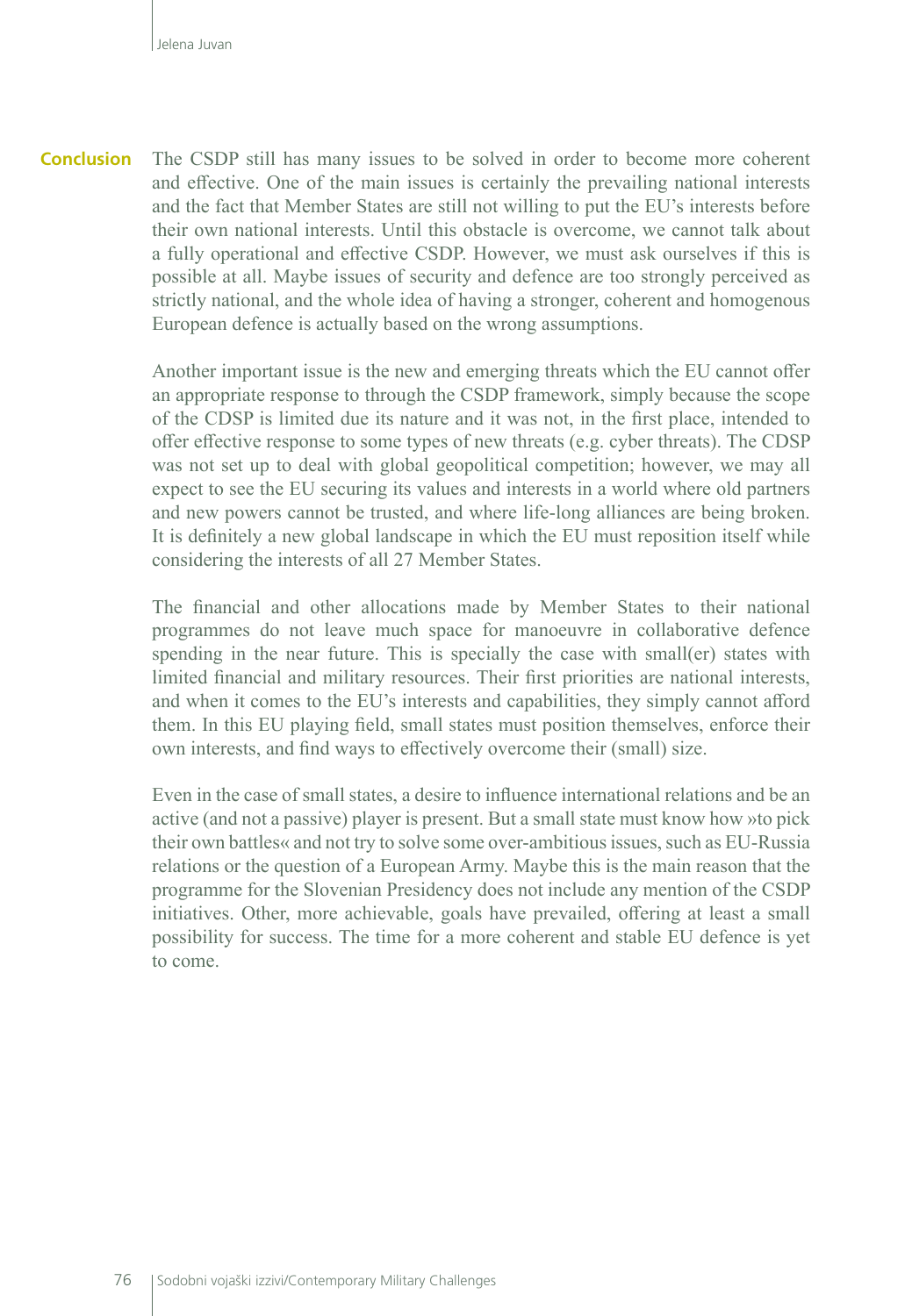#### **Bibliography**

- *1. Biscop, S., 2020. European Defence and PESCO: Don't Waste the Chance. EU IDEA Policy Papers, No.1, 5 May 2020. Available at: [https://euidea.eu/wp-content/](https://euidea.eu/wp-content/uploads/2020/05/euidea_pp_1.pdf.%2024.%206) [uploads/2020/05/euidea\\_pp\\_1.pdf. 24. 6](https://euidea.eu/wp-content/uploads/2020/05/euidea_pp_1.pdf.%2024.%206). 2021*
- *2. CARD Report 2020. Executive Summary. Available at: [https://eda.europa.eu/docs/default](https://eda.europa.eu/docs/default-source/reports/card-2020-executive-summary-report.pdf.%2028)[source/reports/card-2020-executive-summary-report.pdf. 28.](https://eda.europa.eu/docs/default-source/reports/card-2020-executive-summary-report.pdf.%2028) 6. 2021.*
- *3. Council of the European Union. 2020a. Council Conclusions on the PESCO Strategic Review 2020, Brussels, 20 November 2020, 13188/20. Retrieved at [https://www.consilium.](https://www.consilium.europa.eu/media/46859/st13188-en20.pdf.%2021.%206) [europa.eu/media/46859/st13188-en20.pdf. 21. 6.](https://www.consilium.europa.eu/media/46859/st13188-en20.pdf.%2021.%206) 2021.*
- *4. Council of the European Union. 2020b. Taking Forward the Strategic Agenda 18-Month Programme of the Presidency (1 July 2020 – 31 December 2021). Available at: [https://](https://www.2021portugal.eu/media/ldohjith/programa-do-trio-en.pdf.%201.%207) [www.2021portugal.eu/media/ldohjith/programa-do-trio-en.pdf. 1. 7](https://www.2021portugal.eu/media/ldohjith/programa-do-trio-en.pdf.%201.%207). 2021.*
- *5. Culetto, P. and Himelrajh J., 2018. PESCO On the way to a European security and defence union or another dead end?. Sodobni vojaški izzivi, Vol. 20/no. 3.*
- *6. EDA, 2018. 2018 CDP REVISION: The EU Capability Development Priorities Available at: [https://eda.europa.eu/docs/default-source/eda-publications/eda-brochure-cdp. 28. 6](https://eda.europa.eu/docs/default-source/eda-publications/eda-brochure-cdp.%2028.%206). 2021.*
- *7. EUISS, 2021a. Marching to where? The operational dimension of the EU Strategic Compass. A report based on a webinar co-organised by the Clingendael Institute and the EU Institute for Security Studies (EUISS), and supported by the Ministries of Foreign Affairs and Defence of the Netherlands, on 28 April 2021. Available at: [https://www.iss.](https://www.iss.europa.eu/content/marching-where-operational-dimension-eu-strategic-compass.%2021.%206) [europa.eu/content/marching-where-operational-dimension-eu-strategic-compass. 21. 6](https://www.iss.europa.eu/content/marching-where-operational-dimension-eu-strategic-compass.%2021.%206). 2021.*
- *8. EUISS, 2021b. Making the Strategic Compass work: How to embed EU ambitions in national defence planning? A report based on a webinar co-organised by the Croatian Ministry of Defence and the EU Institute for Security Studies (EUISS) on 26 April 2021. Available at: [https://www.iss.europa.eu/content/making-strategic-compass-work-how](https://www.iss.europa.eu/content/making-strategic-compass-work-how-embed-eu-ambitions-national-defence-planning.%2021.%206.%202021)[embed-eu-ambitions-national-defence-planning. 21. 6. 2021](https://www.iss.europa.eu/content/making-strategic-compass-work-how-embed-eu-ambitions-national-defence-planning.%2021.%206.%202021).*
- *9. EDA, European Defence Fund. Available at: [https://eda.europa.eu/what-we-do/EU](https://eda.europa.eu/what-we-do/EU-defence-initiatives/european-defence-fund-(edf))[defence-initiatives/european-defence-fund-\(edf\)](https://eda.europa.eu/what-we-do/EU-defence-initiatives/european-defence-fund-(edf)). 27. 6. 2021.*
- *10. European Parliament, 2019. The Scrutiny of the European Defence Fund by the European Parliament and national parliaments. Directorate-General for External Policies, Policy Department. Available at: [https://www.europarl.europa.eu/RegData/etudes/](https://www.europarl.europa.eu/RegData/etudes/STUD/2019/603478/EXPO_STU(2019)603478_EN.pdf) [STUD/2019/603478/EXPO\\_STU\(2019\)603478\\_EN.pdf.](https://www.europarl.europa.eu/RegData/etudes/STUD/2019/603478/EXPO_STU(2019)603478_EN.pdf) 29. 6. 2021.*
- *11. Fiott, D. 2018. EU defence capability development: Plans, priorities, projects. EUISS Brief 6/2018. Available at: [https://www.iss.europa.eu/content/eu-defence-capability](https://www.iss.europa.eu/content/eu-defence-capability-development-%E2%80%93-plans-priorities-projects)[development-%E2%80%93-plans-priorities-projects](https://www.iss.europa.eu/content/eu-defence-capability-development-%E2%80%93-plans-priorities-projects). 29. 6. 2021.*
- *12. Fiott, D. 2020a. UNCHARTED TERRITORY? Towards a common threat analysis and a Strategic Compass for EU security and defence. EUISS Brief 16/July 2020. Available at: [https://www.iss.europa.eu/content/uncharted-territory-towards-common-threat-analysis](https://www.iss.europa.eu/content/uncharted-territory-towards-common-threat-analysis-and-strategic-compass-eu-security-and.%2021.%206)[and-strategic-compass-eu-security-and. 21. 6.](https://www.iss.europa.eu/content/uncharted-territory-towards-common-threat-analysis-and-strategic-compass-eu-security-and.%2021.%206) 2021.*
- *13. Fiott, D. 2020b. THE CSDP IN 2020: The EU's legacy and ambition in security and defence. European Union Institute for Security Studies (EUISS). Available at: [https://](https://www.iss.europa.eu/content/csdp-2020.%2022.%206) [www.iss.europa.eu/content/csdp-2020. 22. 6](https://www.iss.europa.eu/content/csdp-2020.%2022.%206). 2021.*
- *14. Fiott, D. 2020c. Introduction. In Fiott, D. (Ed.) THE CSDP IN 2020: The EU's legacy and ambition in security and defence. European Union Institute for Security Studies (EUISS), pp 16-13. Available at: [https://www.iss.europa.eu/content/csdp-2020. 22. 6](https://www.iss.europa.eu/content/csdp-2020.%2022.%206). 2021.*
- *15. Fiott D. and Theodosopoulos (Eds.), V. 2020. Yearbook of European Security 2020. Available at: [https://www.iss.europa.eu/content/yearbook-european-security-2020. 21. 6](https://www.iss.europa.eu/content/yearbook-european-security-2020.%2021.%206). 2021.*
- *16. PESCO: Binding Commitments. Available at: <https://pesco.europa.eu/?p=967>, 24. 6. 2021.*